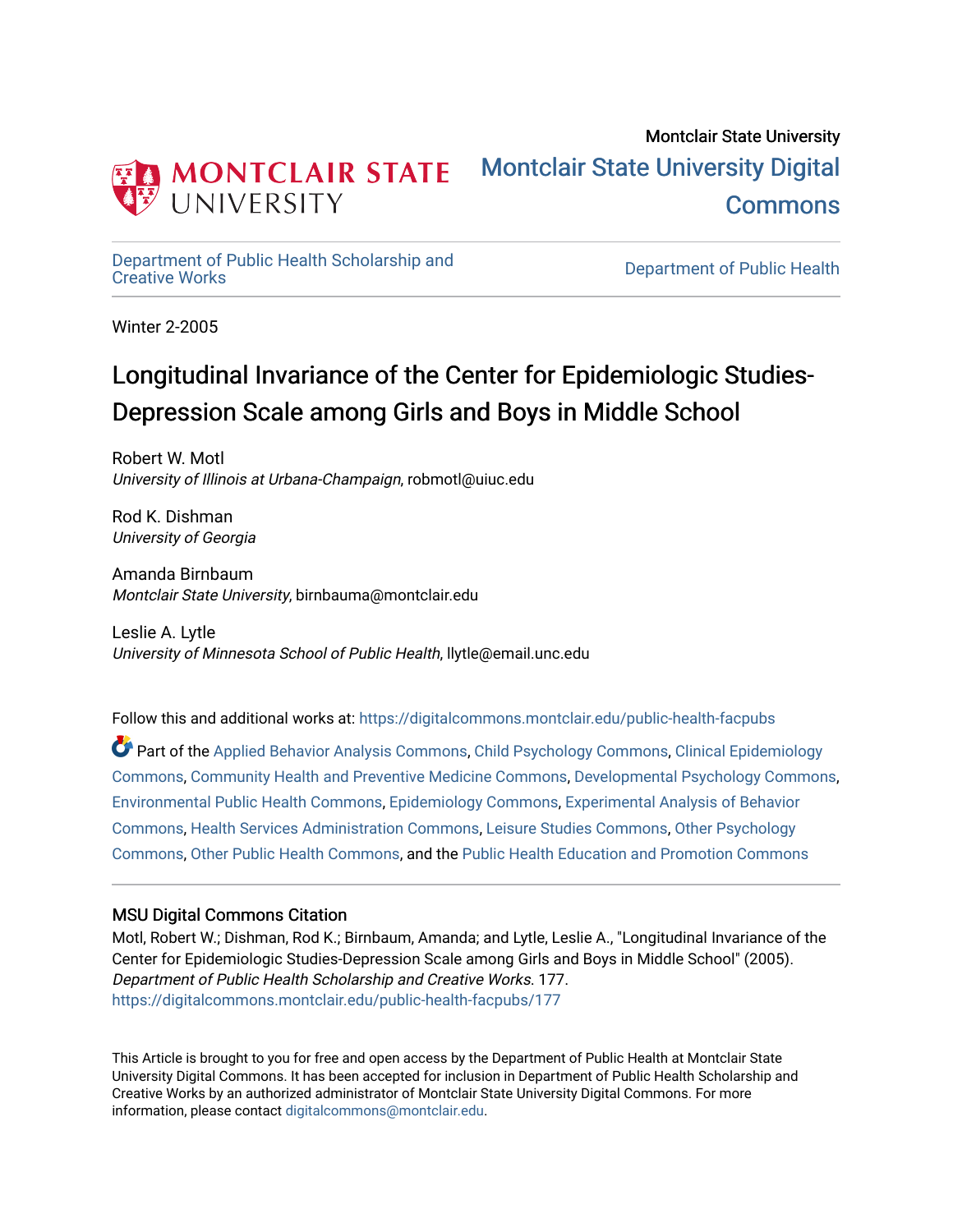

Available online at www.sciencedirect.com



Journal of Adolescence 29 (2006) 19–32

Journal of Adolescence

<www.elsevier.com/locate/jado>

## Naturally occurring changes in time spent watching television are inversely related to frequency of physical activity during early adolescence

Robert W. Motl\*, Edward McAuley, Amanda S. Birnbaum, Leslie A. Lytle

<sup>a</sup> Department of Kinesiology, The University of Illinois Urbana-Champaign, 332 Louise Freer Hall, 906 South Goodwin Avenue, Urbana, IL 61820-3895, USA b Department of Public Health, Cornell University, USA <sup>c</sup>Division of Epidemiology, University of Minnesota, USA

#### Abstract

In this longitudinal study, we examined the relationship between changes in time spent watching television and playing video games with frequency of leisure-time physical activity across a 2-year period among adolescent boys and girls  $(N = 4594)$ . Latent growth modelling indicated that a decrease in time spent watching television was associated with an increase in frequency of leisure-time physical activity. That relationship was strong in magnitude and independent of sex, socioeconomic status, smoking, and the value participants placed on health, appearance, and achievement. Our results encourage the design of interventions that reduce television watching as a possible means of increasing adolescent physical activity. r 2005 Published by Elsevier Ltd. on behalf of The Association for Professionals in Services for **Adolescents** 

#### Introduction

The prevalence of physical inactivity among adolescents in the US ([Centers for Disease Control](#page-13-0) [and Prevention, 2002](#page-13-0)) has been recognized as a public health burden ([Sallis](#page-13-0) & [Patrick, 1994\)](#page-13-0), with

doi:10.1016/j.adolescence.2005.01.005

<sup>\*</sup>Corresponding author. Tel.:  $+12172650886$ ; fax:  $+12172447322$ . E-mail address: robmotl@uiuc.edu (R.W. Motl).

<sup>0140-1971/\$30.00 © 2005</sup> Published by Elsevier Ltd. on behalf of The Association for Professionals in Services for Adolescents.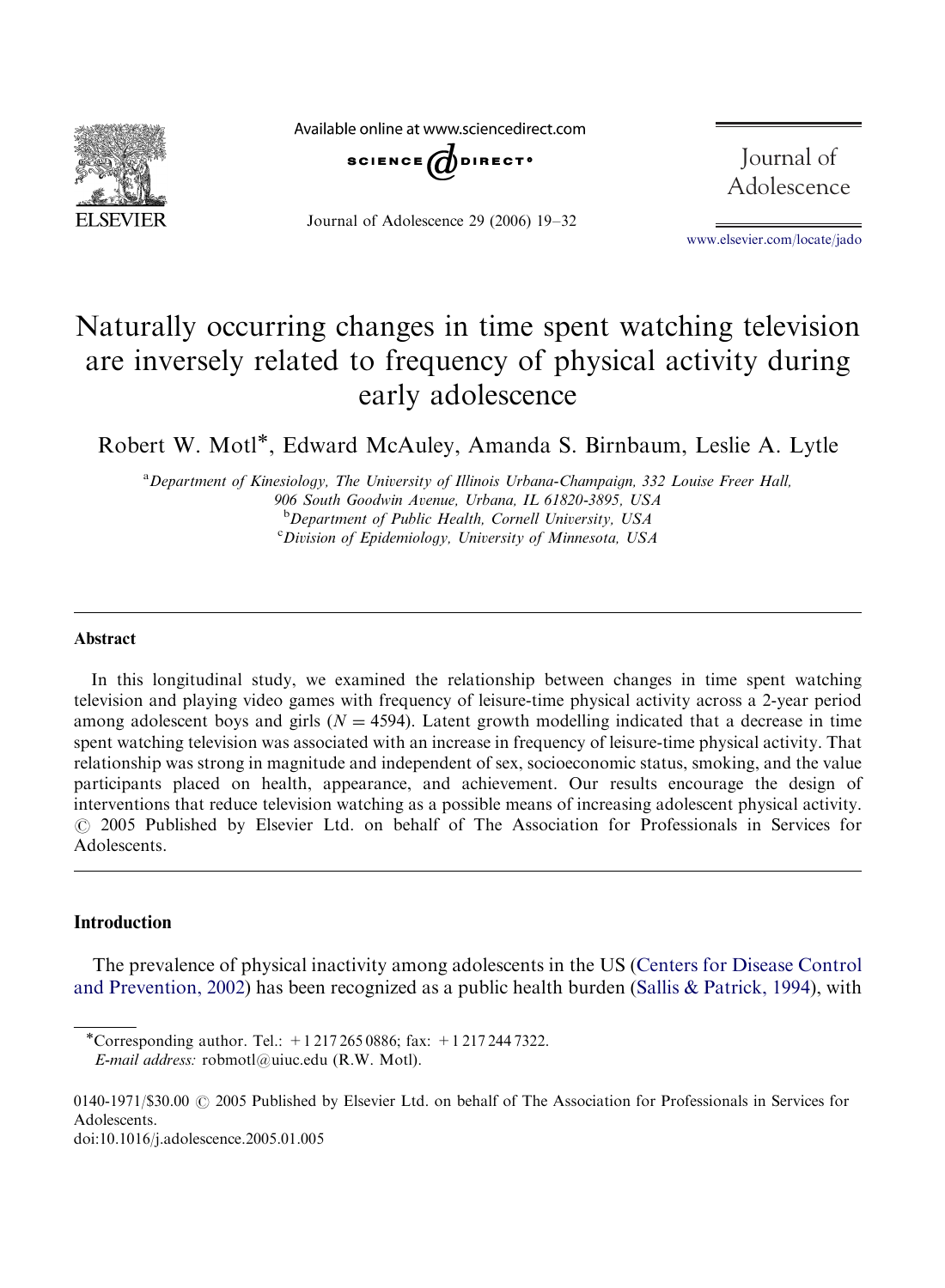an emphasis on the increased rate of obesity (Wang  $\&$  Dietz, 2002). There has been a longstanding concern that physical inactivity among adolescents is related to time spent watching television and playing video games ([DiNubile, 1993](#page-13-0); [Kuntzleman, 1993](#page-13-0)). Adolescents spend approximately three hours per day in those activities ([Woodard, 2000](#page-14-0)). Hence, reducing the amount of time that adolescents spend in sedentary behaviours represents a possible method for increasing physical activity levels [\(Epstein, 1998;](#page-13-0) [Robinson, 1999;](#page-13-0) [Steinbeck, 2001\)](#page-14-0).

Evidence from cross-sectional studies supports an inverse association between time spent watching television and playing video games with physical activity (e.g. [Pate, Heath, Dowda,](#page-13-0) & [Trost, 1996](#page-13-0); [Trost et al., 1996;](#page-14-0) [Bungum & Vincent, 1997](#page-13-0); [Strauss, Rodzilsky, Burack,](#page-14-0) & [Colin, 2001;](#page-14-0) [Lowry, Wechsler, Galuska, Fulton, & Kann, 2002\)](#page-13-0). Evidence from two longitudinal studies, however, does not support an association between time spent watching television and physical activity ([Robinson et al., 1993;](#page-13-0) [Neumark-Sztainer, Story, Hannan, Tharp, & Rex,](#page-13-0) [2003](#page-13-0)). For example, baseline hours of after-school television viewing were not associated with a change in levels of physical activity across a 2-year period in a sample of 279 adolescent girls ([Robinson et al., 1993\)](#page-13-0). Likewise, change in television watching was not associated with change in levels of physical activity across an 8-month period in a sample of 201 adolescent girls ([Neumark-Sztainer et al., 2003\)](#page-13-0). Limitations of those studies included relatively small samples of only adolescent girls and a focus on solely the relationship between television watching and physical activity. More research is needed that includes a large sample of boys and girls and that examines sedentary leisure habits conceived more broadly as including both television watching and video game playing as independent correlates of longitudinal changes in adolescent physical activity. This is necessary before interventions are developed that target the transformation of time spent in sedentary activities into an increase in physical activity levels ([Baranowski, Anderson,](#page-12-0) & [Carmack, 1998](#page-12-0); [Sallis, Prochaska, & Taylor,](#page-14-0) [2000](#page-14-0)).

There are several factors that might confound an examination of the relationships among television watching, video game playing, and physical activity. Such factors include sex, socioeconomic status, smoking, and the value participants placed on their health, appearance, and achievement. For example, boys are more physically active and spend more time watching television and playing video games than girls, whereas parental income exhibits a positive association with physical activity and a negative association with time spent watching television and playing video games ([Sallis et al., 2000](#page-14-0); [Woodard, 2000\)](#page-14-0). Smoking has a negative association with physical activity ([Pate et al., 1996](#page-13-0)) and a positive association with television watching [\(Gidwani, Sobol, DeJong, Perrin, & Gortmaker, 2002](#page-13-0)). The value participants placed on their health, appearance, and achievement has been positively and negatively associated with physical activity and sedentary leisure habits (television watching and video game playing), respectively, particularly among adolescent girls ([Schmitz et al., 2002\)](#page-14-0).

Herein, we examined the relationships between naturally occurring changes in time spent watching television and playing video games and the frequency of leisure-time physical activity across a 2-year period among a large cohort of adolescent boys and girls. We initially established the patterns of longitudinal change in leisure-time physical activity, television watching, and video game playing. We then examined the relationships changes among leisure-time physical activity, television watching, and video game playing accounting for the influence of sex. Finally, we examined the aforementioned relationships controlling for the possible confounding factors of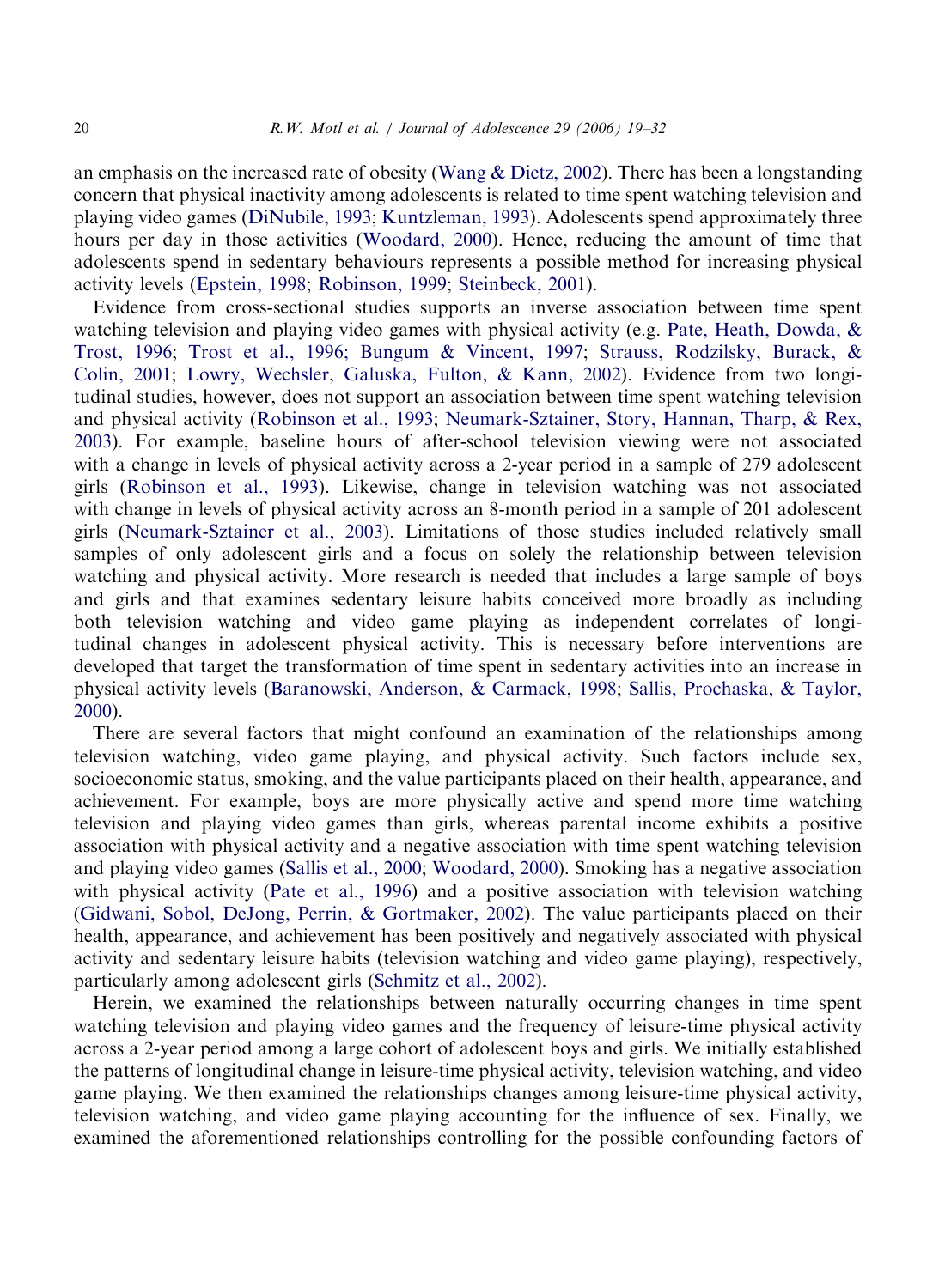socioeconomic status, smoking, and the value participants placed on their health, appearance, and achievement.

#### Method

#### Data

Analyses were conducted using data from the Teens Eating for Energy and Nutrition at School (TEENS) study ([Lytle & Perry, 2001\)](#page-13-0). The TEENS study was a school-based, grouprandomized trial designed to alter cancer-related dietary risk behaviours in young adolescents in the Twin Cities, Minnesota. The TEENS study involved the evaluation of schoolbased environmental, classroom, and family interventions to increase fruit and vegetable intake and reduce fat intake in 7th and 8th grade students; the interventions did not target physical activity or sedentary leisure habits. Though the primary purpose of the TEENS study involved school-based environmental, classroom, and family interventions, the secondary goal involved an examination of correlates of change in physical activity and other behaviours [\(Schmitz et al., 2002](#page-14-0)).

School districts located within a 30-mile radius of the St. Paul, Minneapolis, MN, metropolitan area and with a minimum of 20% of students approved for the free/reduced lunch programme were eligible to participate in the TEENS study. Schools were required to have both 7th and 8th grades in one building and enroll at least 30 students in each of those grades. Fourteen districts (33 schools) were eligible and nine districts (20 schools) agreed to participate. One of the 20 schools was chosen for pilot evaluation, and three were judged ineligible because of scheduling conflicts. The remaining 16 schools formed the school sample for the study. The schools were randomized within pairs to intervention and comparison (delayed intervention) conditions. The pairs were matched on participation in free and reduced-price lunch programmes and proportion of 7th graders expected to be exposed to all intervention components.

Data were collected on three occasions over a 2-year period. The three occasions were Fall of 1998 (beginning of 7th grade; baseline data), Spring of 1999 (end of 7th grade; interim data), and Spring of 2000 (end of 8th grade; follow-up data). The sample consisted of 4594 adolescents who provided data on one or more of the three occasions. There were 3878 adolescents who completed the survey in 1998; 3798 students in 1999; and 3588 students in 2000. The students were balanced between females (49%) and males (51%) and primarily were White (62.6%), with additional racial categories of African-American (13.8%), Hispanic (3.8%), Asian (7.2%), Native American (1.7%), Multiethnic (6.5%), and other (4.4%).

#### Measures

Physical activity was measured by a single-item that has been sensitive to detecting intervention effects ([Kelder, Perry, & Klepp, 1993](#page-13-0)) and effective in the tracking of physical activity among youth [\(Kelder, Perry, Klepp,](#page-13-0) & [Lytle, 1994](#page-13-0)). The item, ''Do you get some regular physical activity outside of school? By regular we mean at least three times a week for at least 20 min at a time.,'' was rated using a five-point scale with anchors of *Most of the time* (1), Usually (2), Once in a while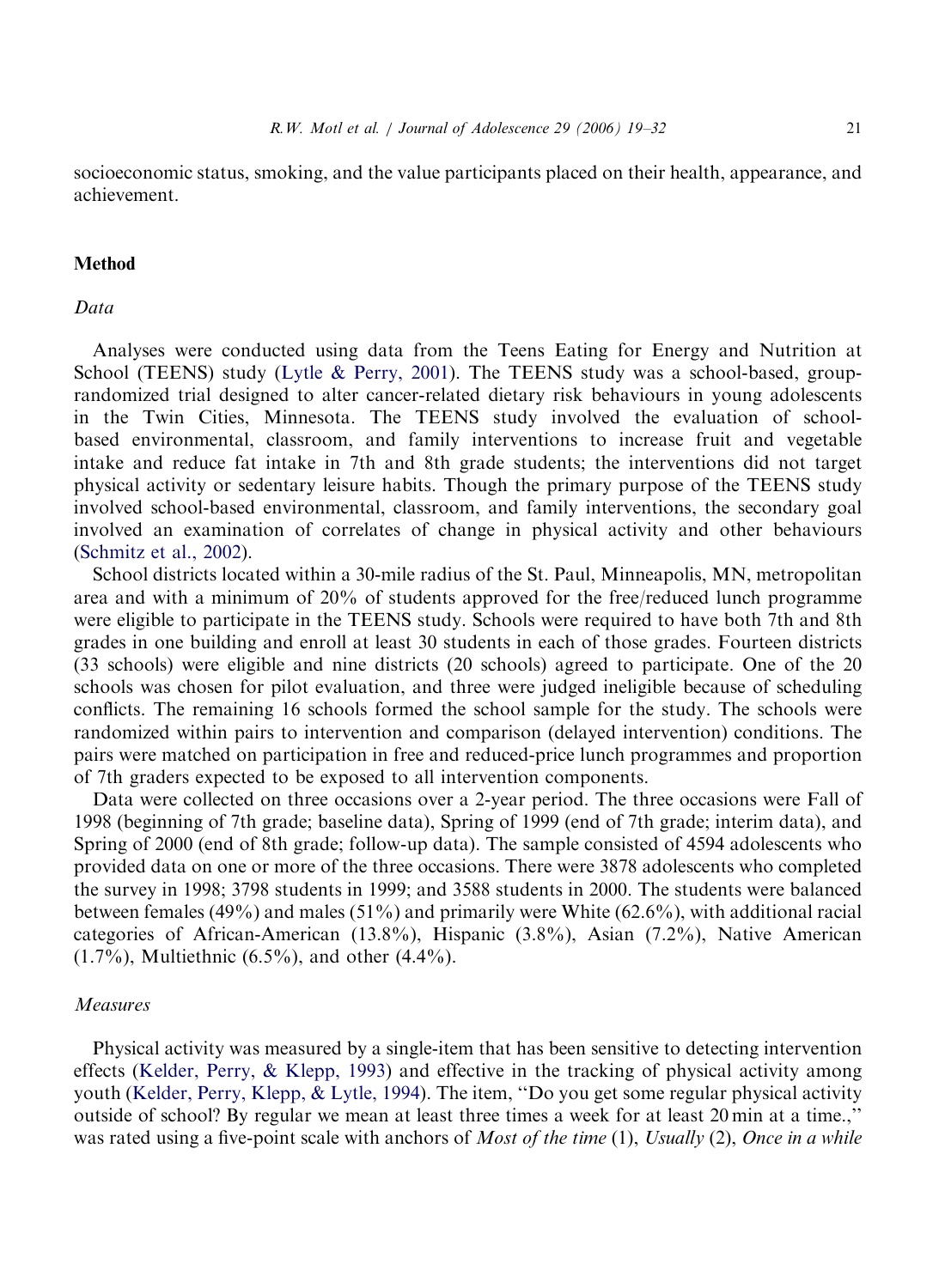(3), Hardly ever (4) and Never (5). The item was reverse scored such that higher scores reflected more frequent physical activity outside of school. The test–retest reliability, based on an intraclass correlation, of the single-item measure across time was 0.69. This supports that the relative rank ordering of the participants' frequency of physical activity was moderately stable across time.

Time spent watching television was measured by two items, ''How many hours per day do you usually watch television during the weekdays?" and "How many hours per day do you usually watch television during the *weekends*?." The items were rated using a five-point scale with anchors of I don't watch TV during the weekdays/weekend (1), Less than one hour per day (2), One to two hours per day (3), Three to four hours per day (4), and More than four hours per day (5). Scores from the two items were summed to form an overall measure of time spent watching television. The test–retest reliability, based on an intraclass correlation, of the single-item measure across time was 0.82, supporting that the relative rank ordering of participants' time spent watching television was moderately stable across time.

Time spent playing video games was measured by two items, ''How many hours per day do you usually play video games (including hand-held video games and computer games) during the weekdays?" and "How many hours per day do you usually play video games (including hand-held video games and computer games) during the *weekends*?." The items were rated using the same aforementioned five-point scale. Scores from the two items were summed to form an overall measure of time spent playing video games. The test–retest reliability, based on an intraclass correlation, of the single-item measure across time was 0.78. Once again, the relative rank ordering of the participants' time spent playing video games was moderately stable across time.

Smoking behaviour was measured by a single item, ''How frequently have you smoked cigarettes during the past 30 days?'' This item was rated using a seven-point scale with anchors of Not at all  $(1)$ , Less than one cigarette per day  $(2)$ , One to five cigarettes per day  $(3)$ , About one-half pack per day (4), About one pack per day (5), About one and one-half packs per day (6), and Two packs or more per day (7). The test–retest reliability, based on an intraclass correlation, of the single-item measure across time was 0.54, and this supported that the moderate stability of the relative rank ordering of the participants' smoking behaviour across time.

Socioeconomic status was measured as a trichotomous index ([Birnbaum et al., 2002](#page-13-0)). The index was based on combining four variables: participation in free or reduced-price lunch meal programme at school, the highest level of education for mother and father, the number of parents the student reported living with, and number of parents who worked full-time ([Birnbaum et al.,](#page-13-0) [2002](#page-13-0)). The test–retest reliability, based on an intraclass correlation, of the single-item measure across time was 0.81. Thus, the relative rank ordering of the participants' socioeconomic status was moderately stable across time.

The value participants placed on their health, appearance, and achievement was measured using a seven-item scale ([Birnbaum et al., 2002\)](#page-13-0). An example item is ''How well I do in school is very important to me.'' The seven items were rated on a five-point scale with anchors of Strongly disagree (1) and *Strongly agree* (5). Scores from the items were summed to form a single composite score. The test–retest reliability, based on an intraclass correlation, of the single-item measure across time was 0.66. This too supports that the relative rank ordering of the participants' values was moderately stable across time.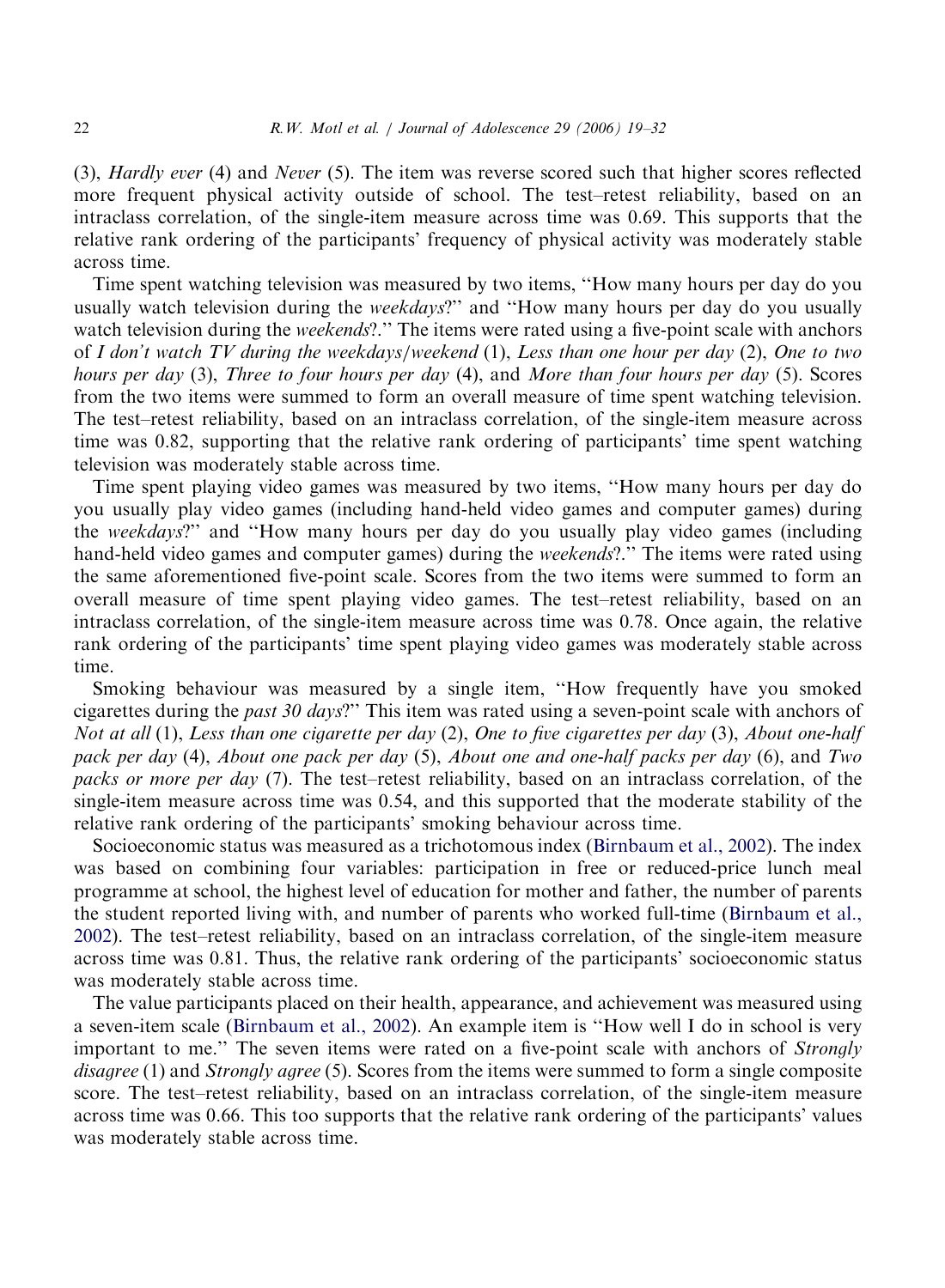#### Latent growth modelling

We used latent growth curve modelling (LGM; [Meredith & Tisak, 1990;](#page-13-0) [Willett & Sayer, 1994;](#page-14-0) [Lance, Vandenberg,](#page-13-0) & [Self, 2000\)](#page-13-0) to examine (a) the patterns of change in physical activity, watching television, and playing video games separately across time; (b) the consequence of a change in watching television and playing video games on a change in physical activity; and (c) possible confounding influences on the relationship between changes in physical activity, watching television, and playing video games. The LGM analyses were performed using LISREL 8.50 with full-information maximum likelihood estimation (Jöreskog & Sörbom, 1996) which is an appropriate and optimal method for the treatment of missing data in covariance modelling [\(Arbuckle, 1996](#page-12-0); [Enders & Bandalos, 2001](#page-13-0); [Enders, 2002\)](#page-13-0), particularly in applications of longitudinal modelling with missing data [\(Wothke, 2000](#page-14-0)).

LGM is a two-stage process that invokes a confirmatory factor analytic framework on variables measured longitudinally. The first stage of LGM involves examining the pattern of change on a variable of interest, for example physical activity, across time. This first stage can be used to test for heteroscedastic (i.e.,  $\varepsilon_{11} \neq \varepsilon_{22} \neq \varepsilon_{33}$ ) and homoscedastic (i.e.,  $\varepsilon_{11} = \varepsilon_{22} = \varepsilon_{33}$ ) residuals, and linear (i.e., 0.0, 1.0, 2.0), quadratic (i.e., 0.0, 1.0, 4.0), or optimal (i.e., 0.0, 1.0, freely estimated) change functions.

The second stage of LGM involves examining the relationship between measures of television watching and physical activity, as an example. This model includes the first stage of LGM, plus the addition of paths ( $\beta$ -coefficients) between the initial status latent variables and between the change latent variables. All of the  $\beta$ -coefficients in this paper are presented as completely standardized parameter estimates, and thus can be more easily interpreted based on standardized units rather than the original metric of the variables.

#### Model fit

The fit of the models was evaluated with multiple indices. The chi-square  $(\chi^2)$  statistic assessed absolute fit of the model to the data, but it is sensitive to sample size [\(Bollen, 1989](#page-13-0); [Browne](#page-13-0) & [Cudeck, 1993\)](#page-13-0). The root mean square error of approximation (RMSEA) represents closeness of fit [\(Browne & Cudeck, 1993\)](#page-13-0). The RMSEA value should approximate or be less that 0.05 to demonstrate close fit of the model [\(Browne & Cudeck, 1993\)](#page-13-0). The 90% confidence interval (CI) around the RMSEA should contain 0.05 to indicate the possibility of close model-data fit [\(Browne](#page-13-0) & [Cudeck, 1993\)](#page-13-0). The non-normed fit index (NNFI) and comparative fit index (CFI) are incremental fit indices, and test the proportionate improvement in fit by comparing the target model to a baseline model with no correlations among observed variables [\(Bentler](#page-13-0) & [Bonett, 1980;](#page-13-0) [Bentler, 1990\)](#page-12-0). NNFI and CFI values approximating 0.95 were indicative of good model-data fit [\(Hu & Bentler, 1999\)](#page-13-0).

#### Results

#### Descriptive statistics

The mean scores and standard deviations for the measures of physical activity, television watching, and video game playing across the three time points are provided for the overall sample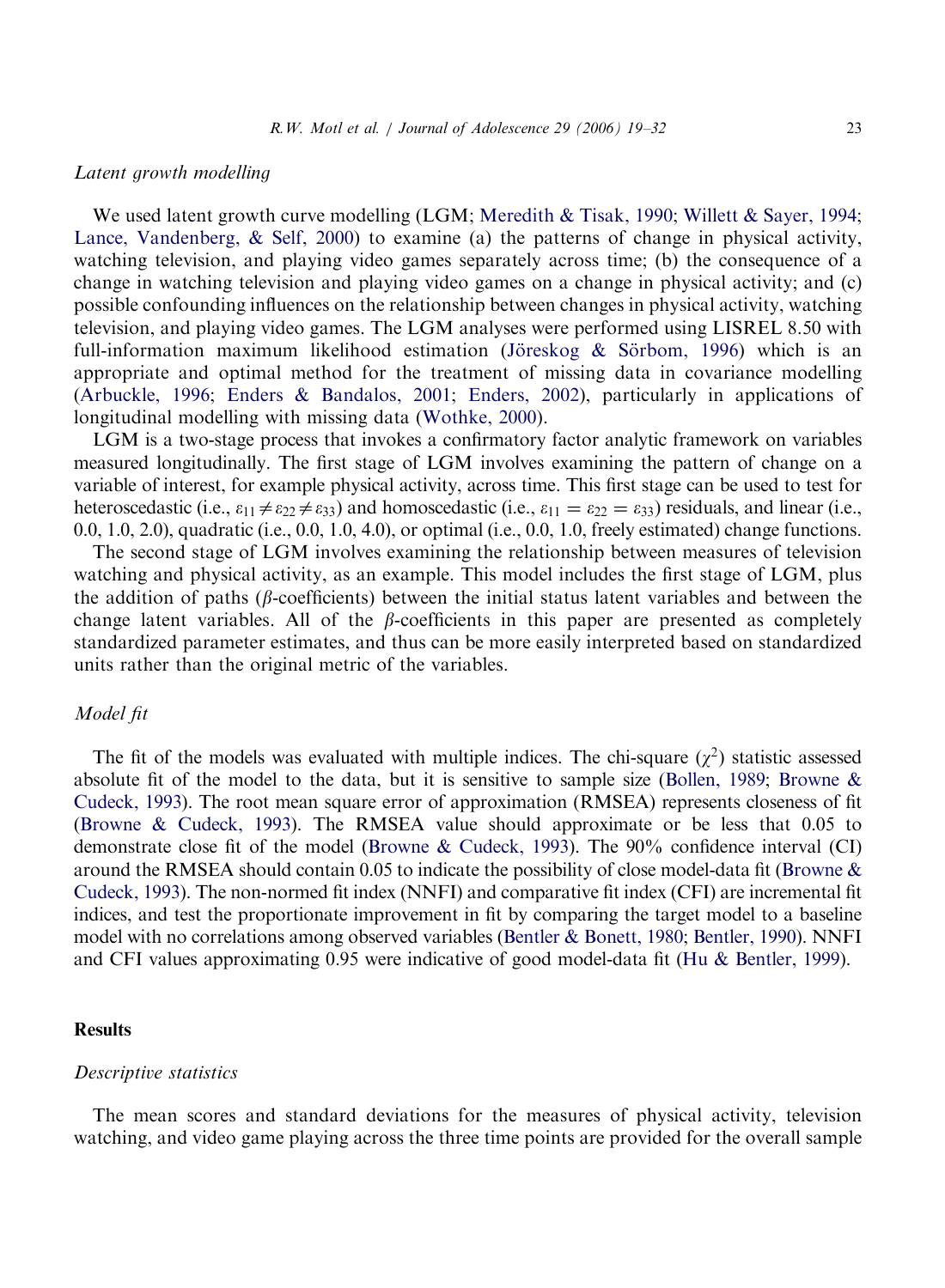<span id="page-6-0"></span>and males and females separately in Table 1. The correlation coefficients among the measures of physical activity, television watching, and video game playing across the three time points for the overall sample are provided in [Table 2.](#page-7-0)

#### Physical activity first-stage LGM

The growth in physical activity was best described by an optimal growth function with a homoscedastic residual structure. This model provided an excellent fit for the physical activity data (df = 2,  $\chi^2 = 4.77$ ,  $p = 0.09$ , RMSEA [90% CI] = 0.017 [0.000-0.038], NNFI = 0.998,  $CFI = 0.998$ ). The mean scores provided in Table 1 illustrate the curvilinear change in physical activity across time. There was a slight initial increase in physical activity at the interim measurement, followed by a lack of change in physical activity at the follow-up measurement.

#### Watching television first-stage LGM

The growth in watching television was best described by an optimal growth function with a heteroscedastic residual structure. This model, which was just identified ([Bollen, 1989](#page-13-0)), provided an excellent fit for the data ( $\chi^2 = 0.00$ , df = 0, RMSEA = 0.000). The mean scores provided in Table 1 illustrate the curvilinear change in watching television across time. There was a large initial decrease in television watching at the interim measurement, followed by a smaller decrease in television watching at the follow-up measurement.

Table 1

| Measure and time point | Overall          |      | <b>Boys</b>      |      | Girls            |      |
|------------------------|------------------|------|------------------|------|------------------|------|
|                        | $\boldsymbol{M}$ | S.D. | $\boldsymbol{M}$ | S.D. | $\boldsymbol{M}$ | S.D. |
| Physical activity      |                  |      |                  |      |                  |      |
| <b>Baseline</b>        | 4.22             | 1.12 | 4.36             | 1.07 | 4.08             | 1.15 |
| Interim                | 4.33             | 1.06 | 4.43             | 1.04 | 4.23             | 1.07 |
| Follow-up              | 4.30             | 1.05 | 4.45             | 1.01 | 4.15             | 1.07 |
| Television watching    |                  |      |                  |      |                  |      |
| <b>Baseline</b>        | 6.96             | 1.93 | 7.14             | 1.91 | 6.77             | 1.93 |
| Interim                | 6.78             | 1.92 | 7.00             | 1.93 | 6.56             | 1.88 |
| Follow-up              | 6.70             | 1.95 | 6.95             | 1.97 | 6.44             | 1.89 |
| Video game playing     |                  |      |                  |      |                  |      |
| <b>Baseline</b>        | 4.48             | 2.12 | 5.43             | 2.10 | 3.48             | 1.61 |
| Interim                | 4.44             | 2.13 | 5.39             | 2.10 | 3.47             | 1.68 |
| Follow-up              | 4.36             | 2.20 | 5.41             | 2.16 | 3.30             | 1.66 |

Descriptive statistics for the measures of physical activity, television watching, and video game playing across time for the overall sample and males and females separately

Note. The means are expressed as arbitrary units and do not reflect hours of participation.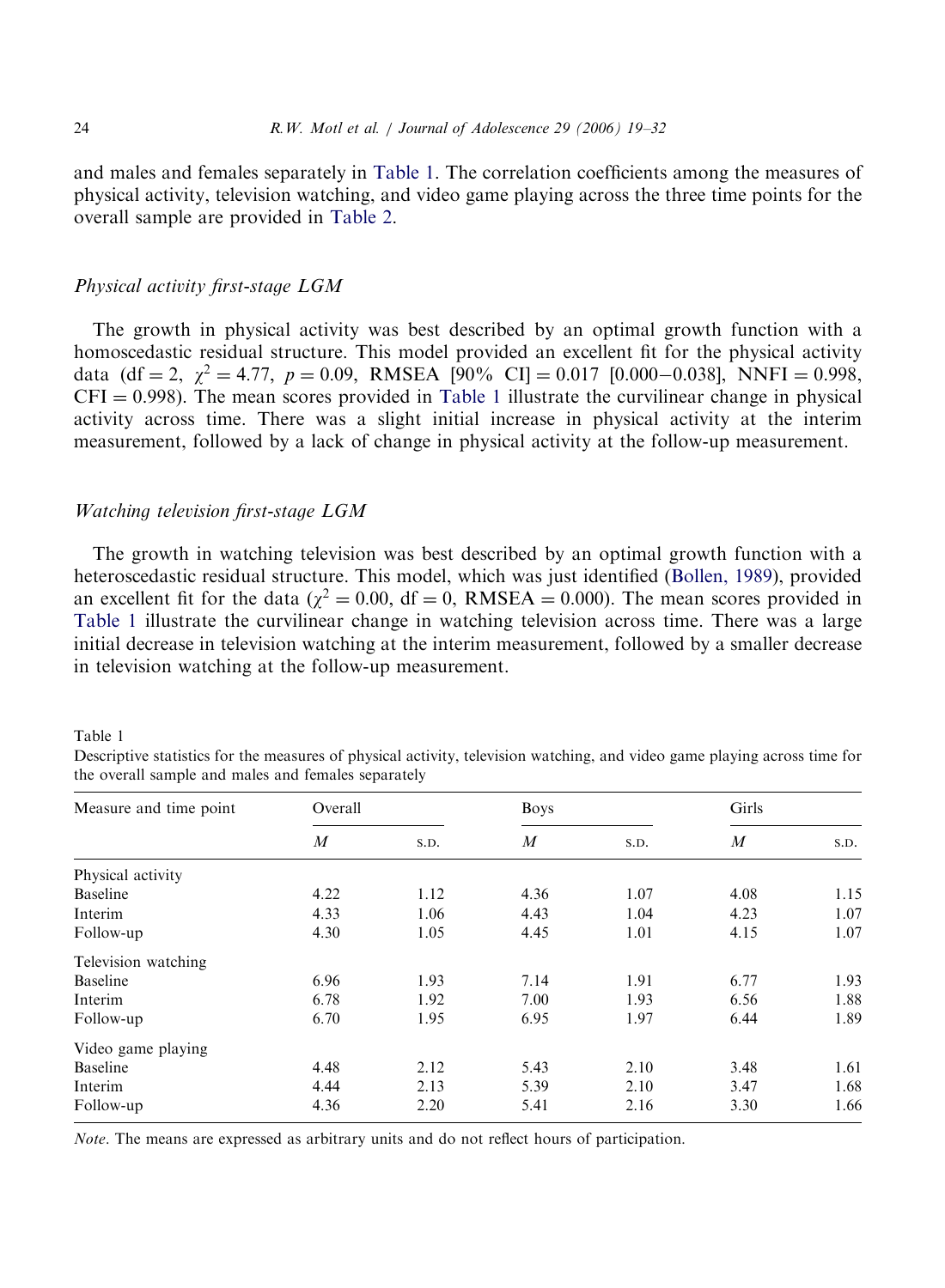| three time points for the overall sample |         |         |         |      |      |      |      |      |      |  |  |  |
|------------------------------------------|---------|---------|---------|------|------|------|------|------|------|--|--|--|
|                                          |         | 2       |         | 4    | 5    | 6    |      | 8    | 9    |  |  |  |
| 1. Activity baseline                     | 1.00    |         |         |      |      |      |      |      |      |  |  |  |
| 2. Activity interim                      | 0.48    | 1.00    |         |      |      |      |      |      |      |  |  |  |
| 3. Activity follow-up                    | 0.46    | 0.47    | 1.00    |      |      |      |      |      |      |  |  |  |
| 4. Television baseline                   | $-0.12$ | $-0.10$ | $-0.10$ | 1.00 |      |      |      |      |      |  |  |  |
| 5. Television interim                    | $-0.11$ | $-0.13$ | $-0.13$ | 0.63 | 1.00 |      |      |      |      |  |  |  |
| 6. Television follow-up                  | $-0.15$ | $-0.16$ | $-0.21$ | 0.53 | 0.62 | 1.00 |      |      |      |  |  |  |
| 7. Video baseline                        | 0.01    | 0.03    | 0.04    | 0.33 | 0.26 | 0.20 | 1.00 |      |      |  |  |  |
| 8. Video interim                         | $-0.04$ | $-0.06$ | 0.00    | 0.29 | 0.37 | 0.30 | 0.58 | 1.00 |      |  |  |  |
| 9. Video follow-up                       | $-0.01$ | $-0.05$ | $-0.02$ | 0.23 | 0.27 | 0.36 | 0.52 | 0.57 | 1.00 |  |  |  |

Correlation coefficients among the measures of physical activity, television watching, and video game playing across the three time points for the overall sample

Note. Correlations were computed using the saturated model and full-information maximum likelihood estimation in LISREL 8.50. Activity = physical activity; Television = time spent watching television; Video = time spent playing video games.

#### Video game playing first-stage LGM

<span id="page-7-0"></span>Table 2

The growth in video game playing was best described by an optimal change function and a homoscedastic residual structure. This model provided an excellent fit for the data ( $\chi^2 = 0.93$ , df = 2,  $p = 0.63$ , RMSEA [90% CI] = 0.000 [0.000-0.023], NNFI = 1.001, CFI = 1.000). The mean scores provided in [Table 1](#page-6-0) illustrate the curvilinear change in video game playing across time. There was an initial decrease in playing video games at the interim measurement, which was followed by a larger decrease in playing video games at the follow-up measurement.

#### Television watching, video game playing, and physical activity second-stage LGM

Next, we tested a model specifying direct effects of initial status and change factors for television watching and video game playing on initial status and change factors for physical activity, controlling for sex because it likely explains variance in television watching, video game playing, and physical activity and was a potential confounder of the relationships of interest. Based on our first-stage LGM analyses, physical activity and video game playing were both modelled as optimal change functions (i.e. 0.0, 1.0, freely estimated) with homoscedastic residuals (i.e.,  $\varepsilon_{11} = \varepsilon_{22} = \varepsilon_{33}$ ); television watching was modelled as an optimal change function with heteroscedastic residuals (i.e.,  $\varepsilon_{11} \neq \varepsilon_{22} \neq \varepsilon_{33}$ ). There were auto-correlations between uniquenesses for indicators of television watching and video game playing as both were measures of sedentary leisure time behaviours. Sex (coded as  $0 =$  female and  $1 =$  male) was modelled as an influence of the initial status and change factors for television watching, video game playing, and physical activity.

The model provided an excellent fit to the data (df = 25,  $\chi^2$  = 122.58, p < 0.001, RMSEA [90%  $CI$  = 0.029 [0.024–0.034], NNFI = 0.984, CFI = 0.991) and the completely standardized path coefficients between television watching, video game playing, and physical activity, but not sex, are provided in [Fig. 1.](#page-8-0) With the physical activity initial status factor, there were statistically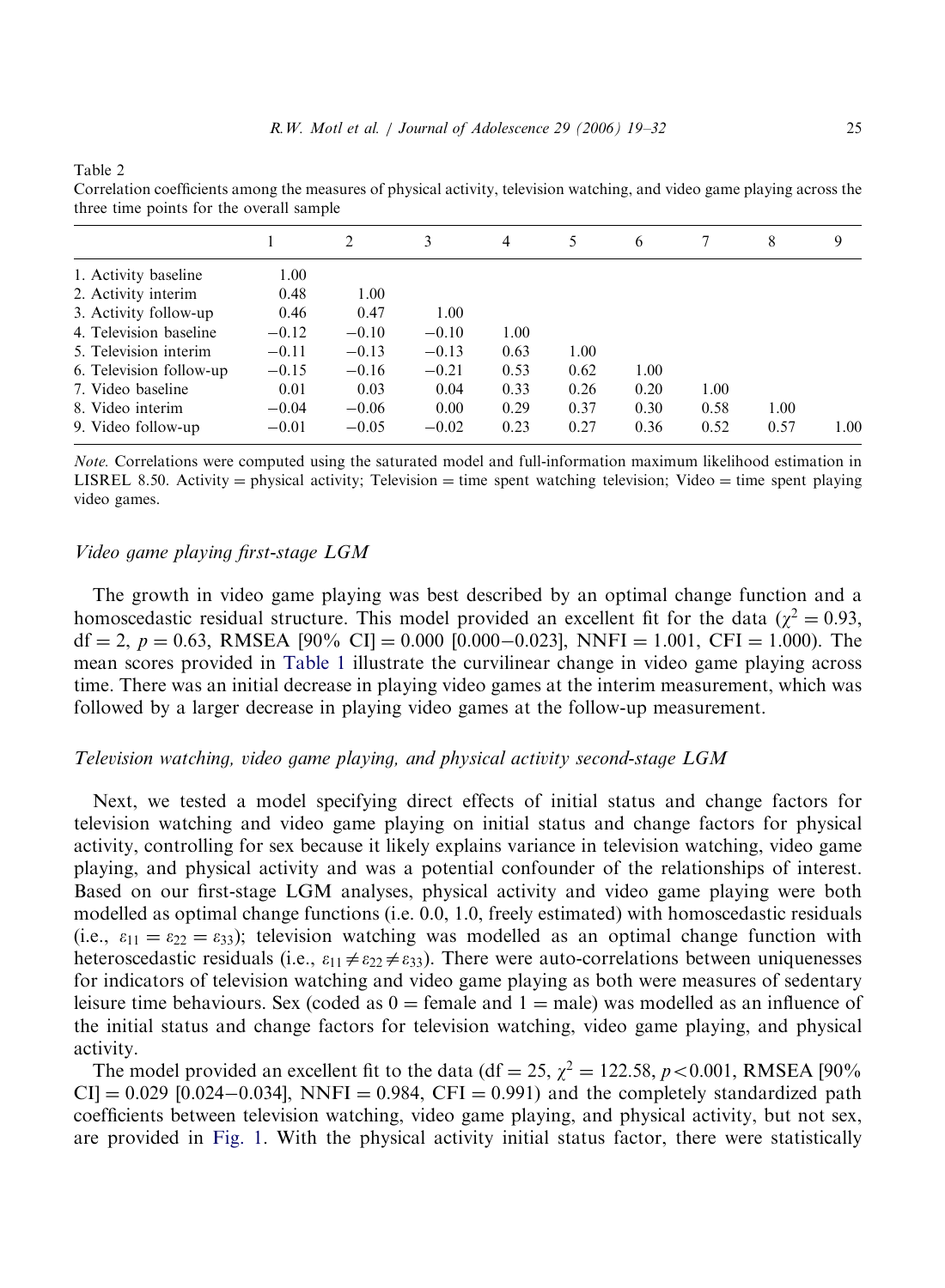<span id="page-8-0"></span>significant and negative direct effects from the television watching ( $\beta_{5,1} = -0.23$ ) and video game playing ( $\beta_{5,3} = -0.07$ ) initial status factors, and a positive direct effect from sex ( $\beta_{5,7} = 0.24$ ). Thus, initially higher levels of television watching and video game playing were associated with initially lower levels of physical activity. With the physical activity change factor, there were statistically significant and negative direct effects from the television watching ( $\beta_{62} = -0.55$ ) and video game playing ( $\beta_{6,4} = -0.39$ ) change factors; the direct effect from sex was weak and not statistically significant  $(\vec{\beta}_{6,7} = 0.06)$ . Thus, change in television watching and video game playing across time were inversely associated with a change in levels of physical activity across time. There were statistically significant and positive direct effects between sex and watching television initial status ( $\beta_{1,7} = 0.11$ ) and change ( $\beta_{2,7} = 0.09$ ) factors as well as video game playing initial status  $(\beta_{3,7} = 0.59)$  and change factors  $(\beta_{4,7} = 0.12)$ . Thus, the males reported higher initial levels of television watching and video game playing and larger changes in television watching and video game playing across time than did the females.



Fig. 1. Model tested with second-stage latent growth modelling that included direct effects of initial status and change for television watching and video game playing on initial status and changes for physical activity. Sex was included in the model, but the effect of sex and the associated path coefficients are not provided in the figure for clarity. The path coefficients are presented in completely standardized units. Y1–Y3 represent indicators of television watching measured at baseline, interim, and follow-up. Y4–Y6 represent indicators of playing video games measured at baseline, interim, and follow-up. Y7–Y9 represent indicators of physical activity measured at baseline, interim, and follow-up.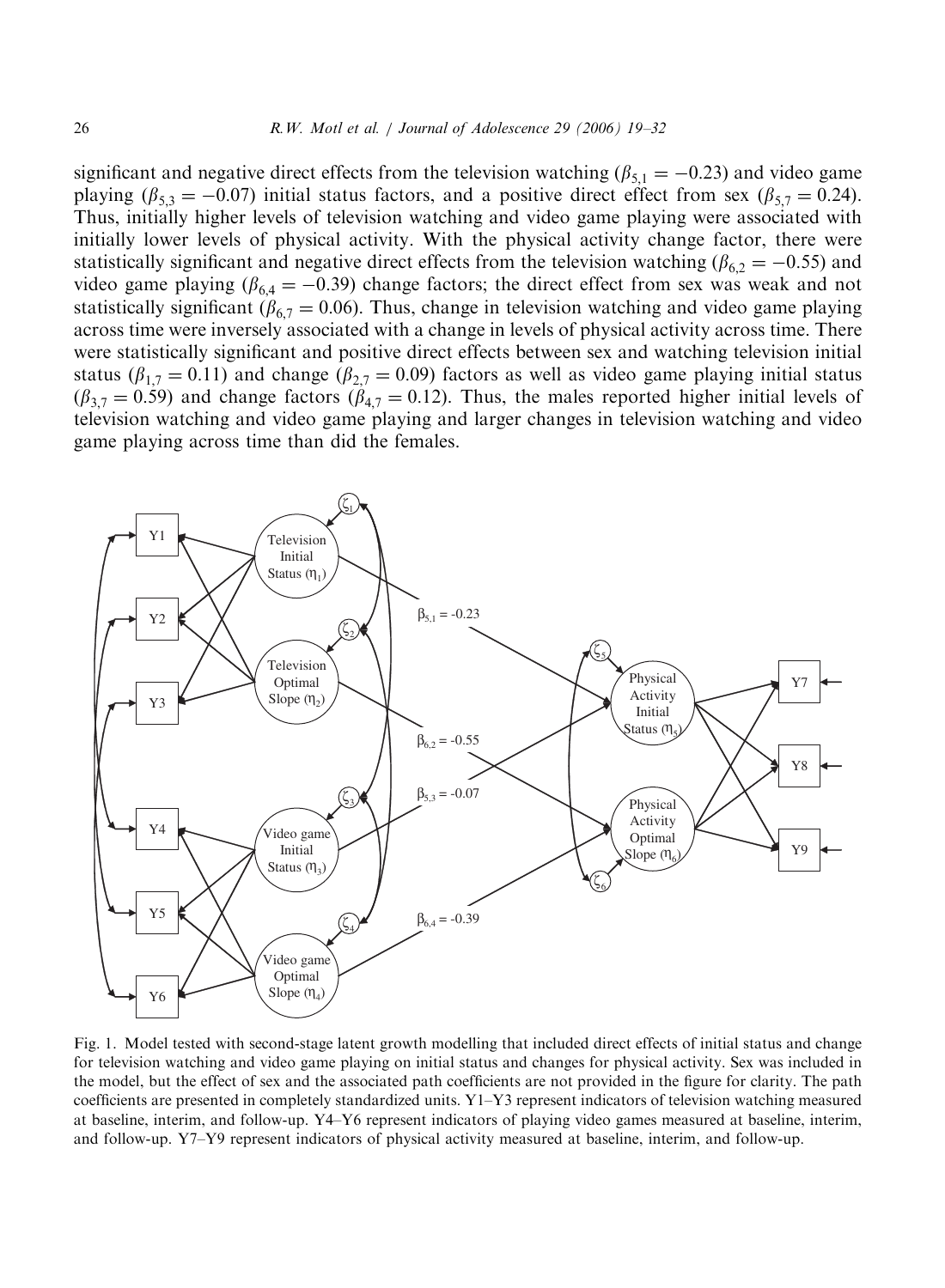Covariate influences. We tested another model that examined the relationships among television watching, video game playing, physical activity, and sex and controlled for initial status and change in socioeconomic status, smoking, and the value participants placed on their health, appearance, and achievement. Based on first-stage LGM analyses, socioeconomic status was modelled with a linear change function and homoscedastic residuals; value placed on health, appearance, and achievement was modelled with a linear change function and heteroscedastic residuals; and smoking was modelled with a quadratic change function and heteroscedastic residuals.

The model that included the covariates provided an excellent fit to the data (df = 117,  $\chi$ 2 = 359.97,  $p < 0.001$ , RMSEA [90% CI] = 0.021 [0.019-0.024], NNFI = 0.980, CFI = 0.986). With the physical activity initial status factor, there was a statistically significant and negative direct effect from initial status for television watching ( $\beta_{5,1} = -0.18$ ) as well as a positive direct effect from sex ( $\beta_{5,7} = 0.20$ ), but the effect of initial status for video game playing was zero-order and non-significant ( $\beta_{53} = -.001$ ). There were additional direct effects on the physical activity initial status factor from initial status for SES ( $\beta_{5,8} = 0.19$ ) and the value participants placed on their health, appearance, and achievement ( $\beta_{5,10} = 0.37$ ), but not for smoking ( $\beta_{5,12} = 0.02$ ). Thus, initially higher levels of television watching were associated with initially lower levels of physical activity, and this effect was independent of sex and initial status for socioeconomic status, smoking, and the value participants placed on their health, appearance, and achievement.

With the physical activity change factor, there was a statistically significant and negative direct effect from change in television watching ( $\beta_{6,2} = -0.59$ ) as well as a positive direct effect from sex  $(\beta_{67} = 0.16)$ , but the effect of change in video game playing was attenuated and not statistically significant ( $\beta_{6,4} = -0.24$ ). There were additional direct effects on the physical activity change factor from change in smoking ( $\beta_{6,13} = -0.16$ ) and the value participants placed on their health, appearance, and achievement ( $\beta_{6,11} = 0.37$ ), but not for SES ( $\beta_{6,9} = -0.02$ ). Thus, change in television watching across time was inversely associated with a change in levels of physical activity across time, and this effect was not attenuated by sex and change in socioeconomic status, smoking, and the value participants placed on their health, appearance, and achievement. We tested one final model that included the covariates and treatment group (i.e., school-based environmental, classroom, and family interventions versus control condition coded as 1 and 0, respectively), and, although the model provided an excellent fit (df = 125,  $\chi^2$  = 363.13, p < 0.001, RMSEA [90% CI] = 0.020 [0.018–0.023], NNFI = 0.977, CFI = 0.986), treatment group did not influence the magnitude of the relationships between time spent watching television and physical activity.

#### Results summary

Recognizing the complexity of the data analysis and results, we provide a brief summary that highlights the important results of this study. The first-stage LGM analyses demonstrated that there was (1) a slight initial increase in physical activity at the interim measurement, followed by a lack of change in physical activity at the follow-up measurement; (2) a large initial reduction in television watching from baseline to interim, which was followed by a smaller reduction in television watching from interim to follow-up; and (3) a large initial reduction in playing video games from baseline to interim, which was followed by an even larger reduction in playing video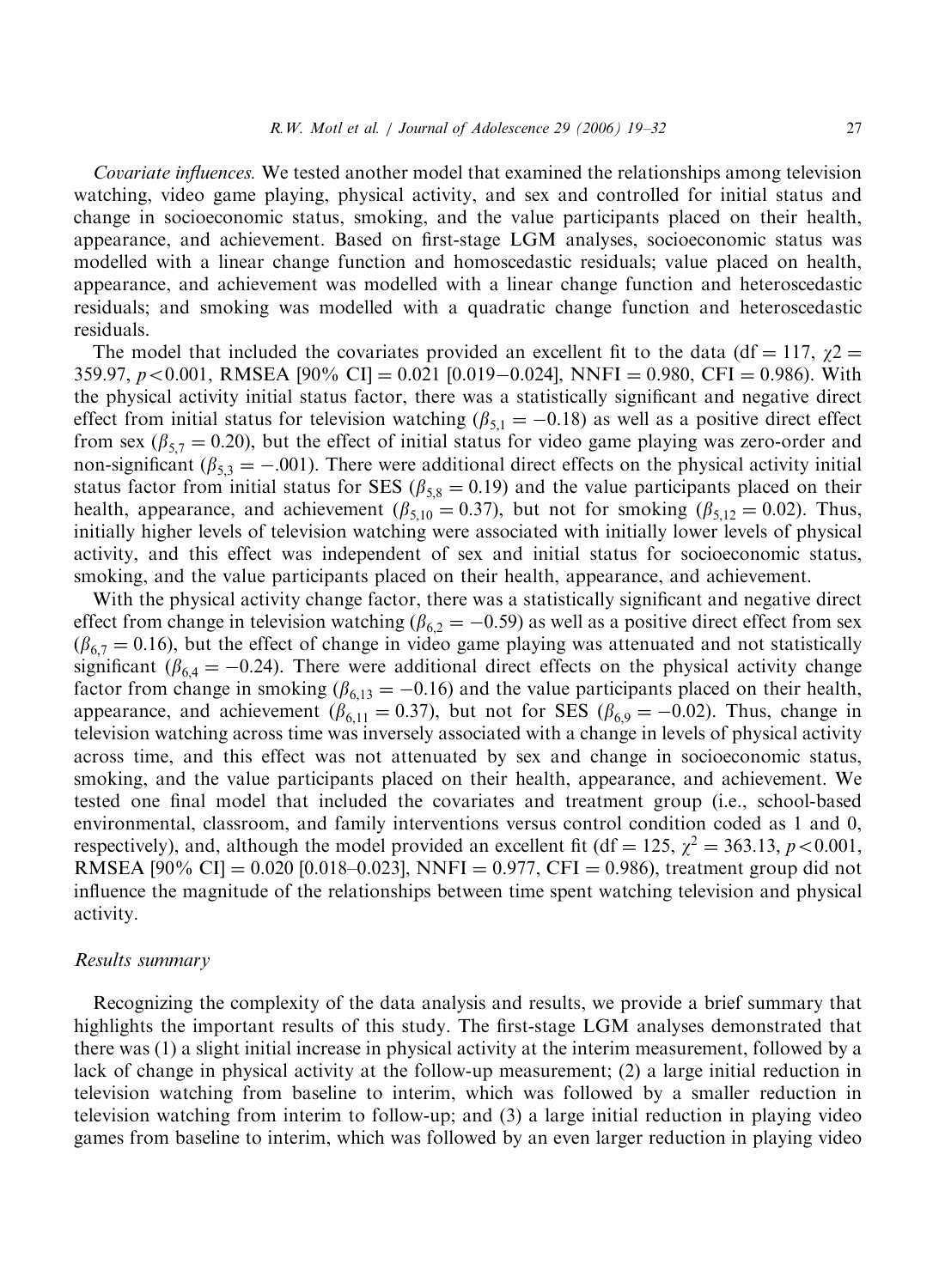games from interim to follow-up. The second-stage LGM analyses demonstrated that initial status and change in television watching, but not video game playing, were independently associated with initial status and change in physical activity. The associations were independent of sex and socioeconomic status, smoking, and the value participants placed on their health, appearance, and achievement.

#### **Discussion**

To our knowledge, this is the first study to demonstrate that a change in television watching is inversely and independently related to a change in physical activity across a two-year period among adolescent boys and girls. The primary novel finding was that a decrease in the amount of time spent watching television was associated with an increase in the frequency of leisure-time physical activity. This effect of television watching on physical activity was large in magnitude and not modified by sex nor confounded by socioeconomic status, smoking, or the value participants placed on their health, appearance, and achievement. Such findings encourage the development of interventions that attempt to reduce time spent watching television as a method of increasing physical activity levels among adolescents [\(Epstein, 1998;](#page-13-0) [Robinson, 1999;](#page-13-0) [Steinbeck, 2001\)](#page-14-0).

There was mixed support for playing video games as a correlate of changes in physical activity. Initially, the change in video game playing was inversely associated with the change in levels of physical activity, but this association was attenuated and not statistically significant in the subsequent analysis that included change in socioeconomic status, smoking, and the value participants placed on their health, appearance, and achievement. The lack of an association in the subsequent analysis is likely explained by (a) the presence of statistically significant correlations between change in playing video games with changes in smoking ( $\psi_{4,13} = 0.17$ ) and value participants placed on their health, appearance, and achievement  $(\psi_{4,11} = -0.18)$  in combination with (b) the effects of changes in smoking and value participants placed on their health, appearance, and achievement on change in physical activity. Thus, controlling for changes in smoking and value participants placed on their health, appearance, and achievement accounted for the relationship between changes in video game playing and physical activity; a similar effect was likely not observed with television viewing because there were weak and non-significant correlations among change in television watching with changes in smoking ( $\psi_{2,13} = 0.07$ ) and value participants placed on their health, appearance, and achievement  $(\psi_{2,11} = -0.11)$ , respectively.

Previous research using cross-sectional data has provided support for a negative association between television viewing and physical activity (e.g. [Pate et al., 1996;](#page-13-0) [Trost et al., 1996;](#page-14-0) [Bungum](#page-13-0) & [Vincent, 1997](#page-13-0); [Strauss et al., 2001;](#page-14-0) [Lowry et al., 2002\)](#page-13-0). For example, based on the 1999 national Youth Risk Behavior Survey and a representative sample of high school students ( $N = 15,349$ ), individuals who reported watching 5 or more hours of television per day reported higher rates of inactivity relative to those who reported watching 2 or less hours of television per day [\(Lowry et](#page-13-0) [al., 2002](#page-13-0)). In another study, television watching was inversely and independently related to both vigorous and moderate-to-vigorous physical activity among a sample of male and female 5th grade students ([Trost et al., 1996\)](#page-14-0). Herein, we provide evidence that the cross-sectional association between television viewing and physical activity was weaker ( $\beta_{5,1} = -0.18$ ) than the longitudinal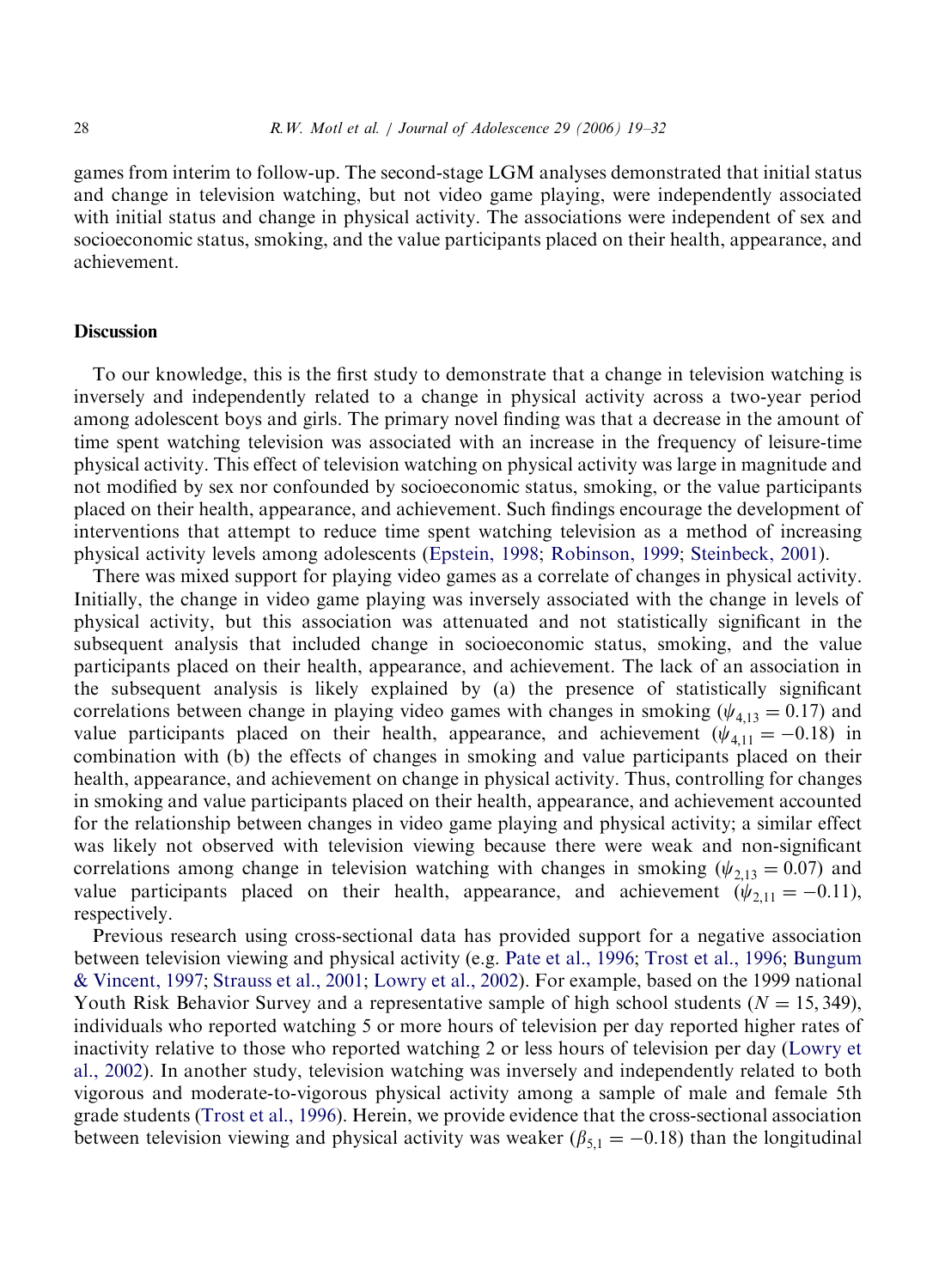association ( $\beta_{62} = -0.59$ ). The stronger longitudinal association between changes in television watching and physical activity likely has greater public health importance than the weaker crosssectional association. The longitudinal association demonstrates that naturally occurring changes in time spent watching television have a negative relationship with naturally occurring changes in the frequency of leisure-time physical activity. Thus, a reduction in time spent watching television would seemingly yield a concomitant increase in the frequency of physical activity among adolescents.

Watching television exhibited a strong and independent direct effect on physical activity, while playing video game exhibited a weak effect. One possible explanation for this differential effect is that adolescents have greater access to televisions than video games and spend more time watching television than playing video games. Recent estimates indicate that 98% percent of all US households have at least one television, whereas only 68% of households have ownership of video game equipment ([Woodard, 2000](#page-14-0)). Moreover, 60% of adolescents have a television in their bedrooms [\(Woodard, 2000\)](#page-14-0). Consequently, adolescents spend nearly four-times as much time watching television (147 average daily minutes) than playing video games (33 average daily minutes). The differences in television access and time spent watching television likely contribute to the larger effect of television watching than playing video games on physical activity.

As an additional step toward understanding sedentary behaviours as a risk factor for physical inactivity among adolescents, the present study examined the relationship between naturally occurring changes in television watching, video game playing, and physical activity among a large sample of adolescent boys and girls. We do not have any information about the cause of the change in time spent watching television. The change in watching television might have been caused by other confounding factors including social, familial, or affective processes during this transitional life stage. Importantly, we only demonstrated a correlation between change in television watching and change in physical activity, and recognize that a change in physical activity might cause a change in television watching. Hence, the observed relationship between change factors does not establish sequentiality in the inverse association between television and physical activity. Conditional upon the premise that a change in television watching yielded a change in physical activity, future research should identify the factors that influence natural history changes in television watching, which will provide a stronger foundation for interventions aimed at increasing physical activity levels by reducing time spent watching television among adolescents.

Additionally, subsequent inquiry would do well to examine these relationships within existing theoretical models of behaviour change. Social cognitive theory [\(Bandura, 1986](#page-12-0)), for example, provides a straight-forward conceptual model for possibly explaining the association between television watching and physical activity. Social cognitive theory describes the reciprocal determinism among the environment, personal factors, and behaviour. Environmental factors, particularly parental behaviours, have been considered to be important influences on adolescent television and physical activity habits through familial aggregation. Adolescents of heavy television viewing parents themselves report spending significantly more time watching television [\(Woodard, 2000\)](#page-14-0), and there has been a consistent association between parent and offspring levels of activity and inactivity (e.g. Pérusse, Leblanc, & Bouchard, 1988; [Simonen et al., 2002](#page-14-0)). Those associations are likely the result of parental behaviours that serve as a model for adolescent television and physical activity habits. Hence, researchers could adopt a social cognitive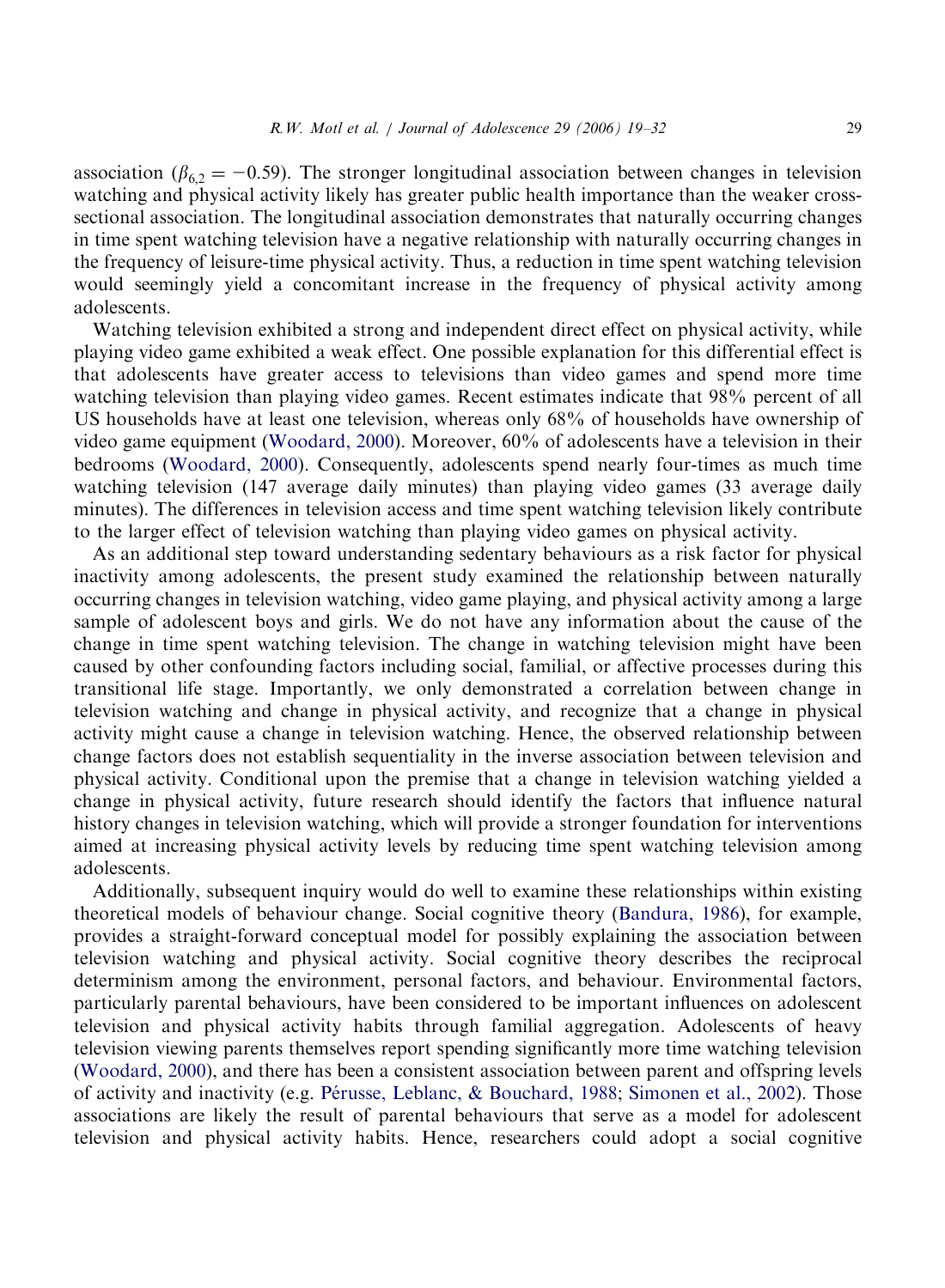<span id="page-12-0"></span>perspective and focus on altering parental behaviours in an attempt to reduce time spent watching television and increase physical activity among adolescents.

Behavioural choice theory provides another conceptual framework for understanding the relationship between television watching and physical activity levels [\(Epstein, 1998](#page-13-0)). Sedentary activities, such as television watching, can be more highly preferred and reinforcing than physical activity among adolescence ([Epstein, 1998\)](#page-13-0), and thus might take precedence over physical activity during an adolescent's leisure time. Two primary avenues for reducing sedentary behaviours and increasing physical activity, based on behavioural choice theory, are manipulations of access and contingency. Manipulations of access might involve setting limits on the amount of time that an adolescent spends watching television and removing television sets from the adolescent's bedroom (American Academy of Pediatrics, 2001). Another possibility involves arranging television viewing access to be contingent upon spending an adequate portion of an adolescent's daily leisure time being physical active [\(Epstein, 1998\)](#page-13-0).

In summary, naturally occurring changes in time spent watching television had a large, inverse effect on changes in frequency of leisure-time physical activity across a 2-year period among adolescent boys and girls. That effect of time spent watching television on physical activity was not modified by sex nor confounded by socioeconomic status, the value participants placed on their health, or smoking behaviour. Because of the prevalence and public health burden of inactivity during adolescence ([Sallis](#page-13-0) & [Patrick, 1994;](#page-13-0) [Centers for Disease Control and Prevention,](#page-13-0) [2002](#page-13-0); [Wang](#page-14-0) & [Dietz, 2002](#page-14-0)), future research should investigate the efficacy of low-risk interventions for reducing the amount of time spent watching television and increasing physical activity levels. Such interventions could be based on environmental manipulations that focus on parental modelling, restrictions on television access, and physical activity–television contingencies. Early adolescence may be an especially critical time for such environmental manipulations because of corresponding increases in the presence and use of television sets in the bedroom, the overall amount of television watched, and the rate of inactivity.

#### Acknowledgements

This research was supported by a Grant from the National Cancer Institute, 5R01 CA71943-03.

#### References

American Academy of Pediatrics. (2001). Children, adolescents, and television. Pediatrics, 107, 423–426.

Arbuckle, J. L. (1996). Full information estimation in the presence of incomplete data. In G. A. Marcoulides, & R. E. Schumacker (Eds.), Advanced structural equation modeling: Issues and techniques (pp. 243–277). Mahwah, NJ: Lawrence Erlbaum.

Bandura, A. (1986). Social foundations of thought and action: A social cognitive theory. Englewood Cliffs, NJ: Prentice-Hall.

Baranowski, T., Anderson, C., & Carmack, C. (1998). Mediating variable framework in physical activity interventions. How are we doing? How might we do better? American Journal of Preventive Medicine, 15, 266–297.

Bentler, P. M. (1990). Comparative fit indices in structural models. Psychological Bulletin, 107, 238–246.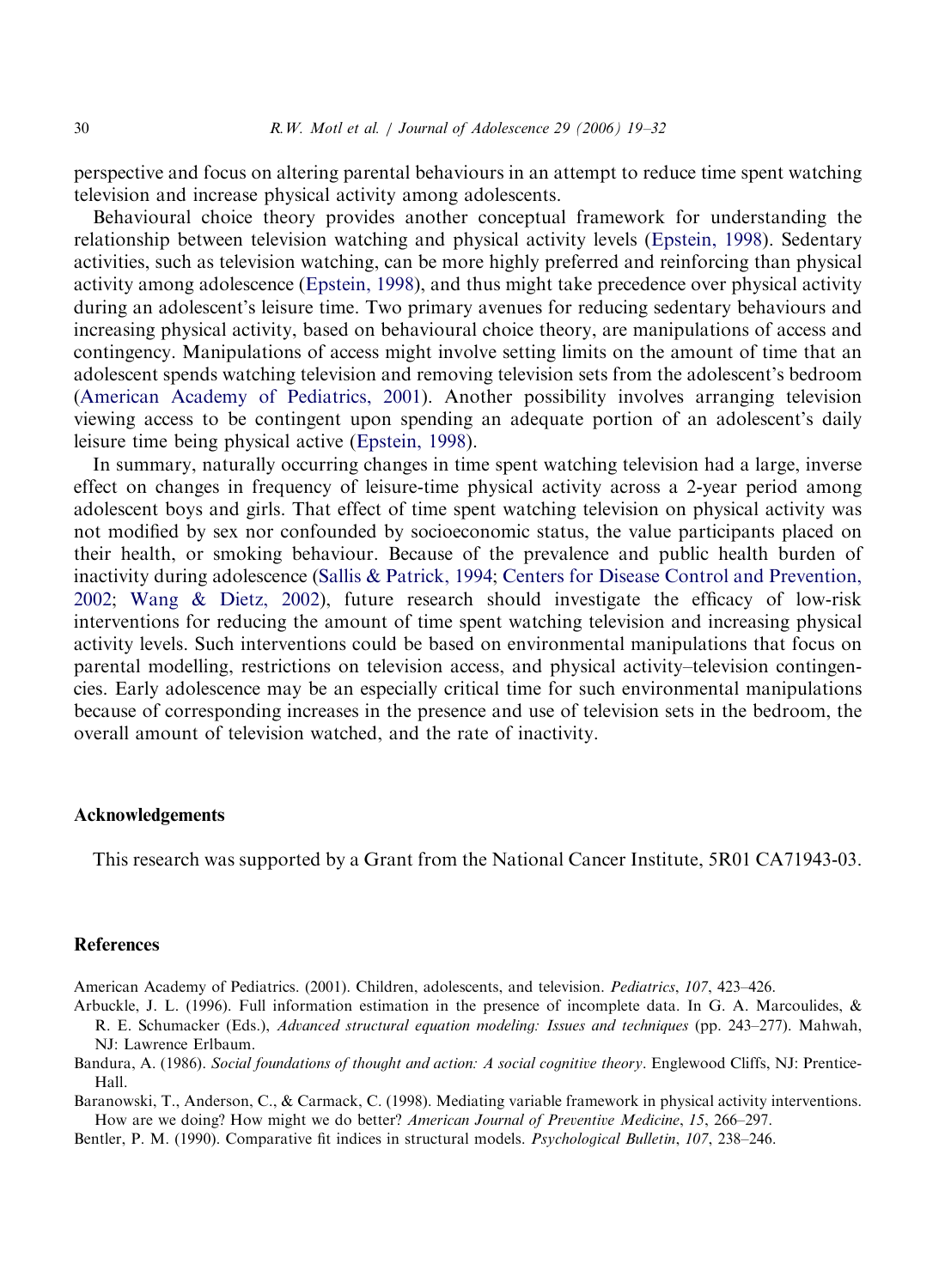- <span id="page-13-0"></span>Bentler, P. M., & Bonett, D. G. (1980). Significance tests and goodness of fit in the analysis of covariance structures. Psychological Bulletin, 88, 588–606.
- Birnbaum, A. S., Lytle, L. A., Murray, D. M., Story, M., Perry, C. L., & Boutelle, K. N. (2002). Survey development for assessing correlates of young adolescents' eating. American Journal of Health Behavior, 26, 284–295.

Bollen, K. A. (1989). Structural equations with latent variables. New York, NY: Wiley.

- Browne, M. W., & Cudeck, R. (1993). Alternative ways of assessing model fit. In K. A. Bollen, & J. S. Long (Eds.), Testing structural equation models (pp. 136–162). Newbury Park, CA: Sage.
- Bungum, T. J., & Vincent, M. L. (1997). Determinants of physical activity among female adolescents. American Journal of Preventive Medicine, 13, 115–122.
- Centers for Disease Control and Prevention. (2002). Youth risk behavior surveillance—United States, 2001. Morbidity and Mortality Weekly Report, 51(SS-4), 1–64.
- DiNubile, N. A. (1993). Youth fitness—problems and solutions. Preventive Medicine, 22, 589–594.
- Enders, C. K. (2002). A primer of maximum likelihood algorithms available for use with missing data. Structural Equation Modeling, 8, 128–141.
- Enders, C. K., & Bandalos, D. L. (2001). The relative performance of full information maximum likelihood estimation for missing data in structural equation models. Structural Equation Modeling, 8, 430–457.
- Epstein, L. H. (1998). Integrating theoretical approaches to promote physical activity. American Journal of Preventive Medicine, 15, 257–265.
- Gidwani, P. P., Sobol, A., DeJong, W., Perrin, J. M., & Gortmaker, S. L. (2002). Television viewing and initiation of smoking among youth. *Pediatrics*, 110, 505–508.
- Hu, L., & Bentler, P. M. (1999). Cutoff criteria for fit indexes in covariance structure analysis: Conventional criteria versus new alternatives. Structural Equation Modeling, 6, 1–55.
- Jöreskog, K. G., & Sörbom, D. (1996). LISREL 8: User's reference guide. Chicago, IL: Scientific Software International.
- Kelder, S. H., Perry, C. L., & Klepp, K. I. (1993). Community-wide youth exercise promotion: Long-term outcomes of the Minnesota Heart Health Program and the Class of 1989 Study. Journal of School Health, 63, 218–223.
- Kelder, S. H., Perry, C. L., Klepp, K. I., & Lytle, L. L. (1994). Longitudinal tracking of adolescent smoking, physical activity, and food choice behaviors. American Journal of Public Health, 84, 1121–1126.
- Kuntzleman, C. T. (1993). Childhood fitness: What is happening? What needs to be done? *Preventive Medicine*, 22, 520–532.
- Lance, C. E., Vandenberg, R. J., & Self, R. M. (2000). Latent growth models of individual change: The case of newcomer adjustment. Organizational Behavior and Human Decision Processes, 83, 107–140.
- Lowry, R., Wechsler, H., Galuska, D. A., Fulton, J. E., & Kann, L. (2002). Television viewing and its association with overweight, sedentary lifestyle, and insufficient consumption of fruits and vegetables among US high school students: Differences by race, ethnicity, and gender. Journal of School Health, 72, 413–421.
- Lytle, L. A., & Perry, C. L. (2001). Applying research and theory in program planning: An example from a nutrition education intervention. Health Promotion Practice, 2, 68–80.
- Meredith, W., & Tisak, J. (1990). Latent curve analysis. *Psychometrika*, 55, 107–122.
- Neumark-Sztainer, D., Story, M., Hannan, P. J., Tharp, T., & Rex, J. (2003). Factors associated with changes in physical activity. Archives of Pediatric and Adolescent Medicine, 157, 803–810.
- Pate, R. R., Heath, G. W., Dowda, M., & Trost, S. G. (1996). Associations between physical activity and other health behaviors in a representative sample of US adolescents. American Journal of Public Health, 86, 1577–1581.
- Pérusse, L., Leblanc, C., & Bouchard, C. (1988). Inter-generation transmission of physical fitness in the Canadian population. Canadian Journal of Sport Science, 13, 8–14.
- Robinson, T. N. (1999). Reducing children's television viewing to prevent obesity: A randomized controlled trial. Journal of the American Medical Association, 282, 1561–1567.
- Robinson, T. N., Hammer, L. D., Killen, J. D., Kraemer, H. C., Wilson, D. M., Hayward, C., et al. (1993). Does television viewing increase obesity and reduce physical activity? Cross-sectional and longitudinal analyses among girls. Pediatrics, 91, 273–280.
- Sallis, J. F., & Patrick, K. (1994). Physical activity guidelines for adolescents: Consensus statement. Pediatric Exercise Science, 6, 302–314.